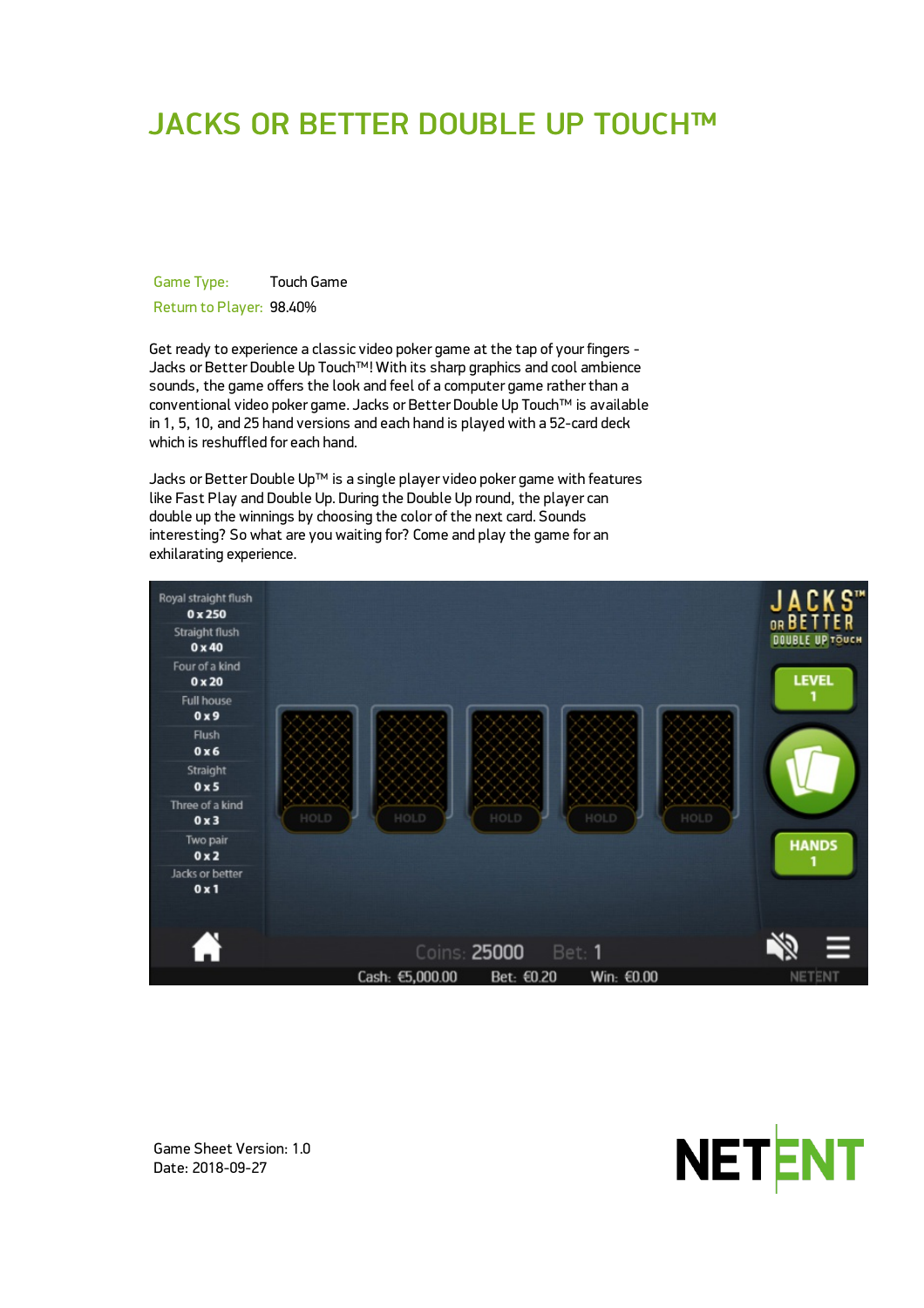# ABOUT JACKS OR BETTER DOUBLE UP TOUCH

| <b>GENERAL INFORMATION</b>          |                                                                                                                                                                                                                                                                                                                                                                                                                                                                                                                          |  |  |  |
|-------------------------------------|--------------------------------------------------------------------------------------------------------------------------------------------------------------------------------------------------------------------------------------------------------------------------------------------------------------------------------------------------------------------------------------------------------------------------------------------------------------------------------------------------------------------------|--|--|--|
| Game Type                           | <b>Touch Game</b>                                                                                                                                                                                                                                                                                                                                                                                                                                                                                                        |  |  |  |
| Default Coin Values (€)             | 1 Hand: 0.1, 0.2, 0.5, 1.0, 2.0, 5.0, 10.0<br>5 Hand: 0.05, 0.1, 0.2, 0.5, 1.0, 2.0<br>10 Hand: 0.02, 0.05, 0.1, 0.2, 0.5, 1.0<br>25 Hand: 0.01, 0.02, 0.05, 0.1, 0.2, 0.5                                                                                                                                                                                                                                                                                                                                               |  |  |  |
| Default Min / Max Bet $(\epsilon)$  | 1 Hand: 0.1/50.0<br>5 Hand: 0.25/50.0<br>10 Hand: 0.2/50.0<br>25 Hand: 0.25/62.5                                                                                                                                                                                                                                                                                                                                                                                                                                         |  |  |  |
| <b>GAME FEATURES</b>                |                                                                                                                                                                                                                                                                                                                                                                                                                                                                                                                          |  |  |  |
|                                     | • Double up                                                                                                                                                                                                                                                                                                                                                                                                                                                                                                              |  |  |  |
| <b>PAYOUT</b>                       |                                                                                                                                                                                                                                                                                                                                                                                                                                                                                                                          |  |  |  |
| Return to Player                    | 98.40%                                                                                                                                                                                                                                                                                                                                                                                                                                                                                                                   |  |  |  |
| Default Maximum Win (€)             | (Without double money win)<br>1 Hand: 40000<br>5 Hand: 40000<br>10 Hand: 40000<br>25 Hand: 50000                                                                                                                                                                                                                                                                                                                                                                                                                         |  |  |  |
| Default Maximum Win (coins)         | (Without double money win)<br>1 Hand: 4000<br>5 Hand: 20000<br>10 Hand: 40000<br>25 Hand: 100000                                                                                                                                                                                                                                                                                                                                                                                                                         |  |  |  |
| Hit Frequency (%)                   | 1 Hand: 44.70<br>5 Hand: 85.8<br>10 Hand: 96.6<br>25 Hand: 99.8                                                                                                                                                                                                                                                                                                                                                                                                                                                          |  |  |  |
| <b>RESPONSIBLE GAMING</b>           |                                                                                                                                                                                                                                                                                                                                                                                                                                                                                                                          |  |  |  |
| <b>Player Limits</b>                | $\bullet$ Player and casino operator can set the following play limits: Bet $\otimes$<br>loss per session, day, week or month. Block all play for a specified<br>period of time. Restrict session play length in minutes.<br>• Playing for real is restricted by player account funds (i.e. cannot play<br>for credit).<br>• (Italy jurisdiction only) Player can initially have a maximum of 1.000 $\in$<br>in the wallet. Since each game is a user session, the player's wallet<br>may exceed this limit during play. |  |  |  |
| Other                               | • Play for Fun<br>· Variable coin values<br>• Variable bet levels<br>$\bullet$ G4 mode                                                                                                                                                                                                                                                                                                                                                                                                                                   |  |  |  |
| <b>TECHNICAL INFORMATION</b>        |                                                                                                                                                                                                                                                                                                                                                                                                                                                                                                                          |  |  |  |
| Game ID                             | jacksorbettermultiplehand_mobile_html (basic wallet)<br>jacksorbettermultiplehand_mobile_html_sw (seamless wallet)                                                                                                                                                                                                                                                                                                                                                                                                       |  |  |  |
| <b>Compatible Operating Systems</b> | i0S<br>Android<br>Windows                                                                                                                                                                                                                                                                                                                                                                                                                                                                                                |  |  |  |
| <b>Display Resolution</b>           | 960 x 540                                                                                                                                                                                                                                                                                                                                                                                                                                                                                                                |  |  |  |
| <b>Aspect Ratio</b>                 | 16:9                                                                                                                                                                                                                                                                                                                                                                                                                                                                                                                     |  |  |  |

Copyright © 2018 NetEnt Product Services Ltd. This document and its contents are protected under International copyright law. Any unauthorised publication, copying, lending or reproduction is strictly prohibited.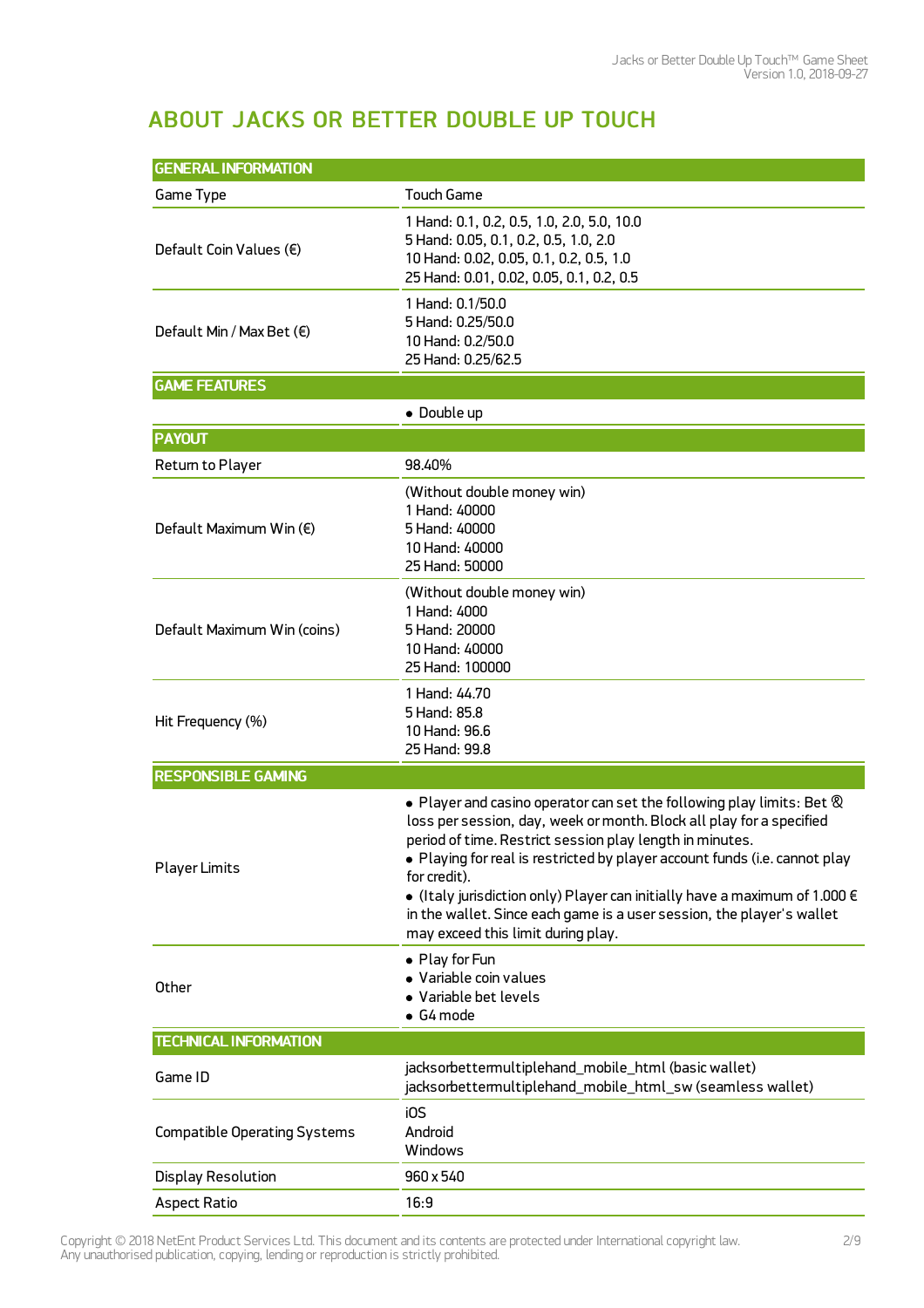| Technology | HTML5                                                                             |
|------------|-----------------------------------------------------------------------------------|
| Deployment | Refer to CasinoModule Help for information about launching<br>CasinoModule games. |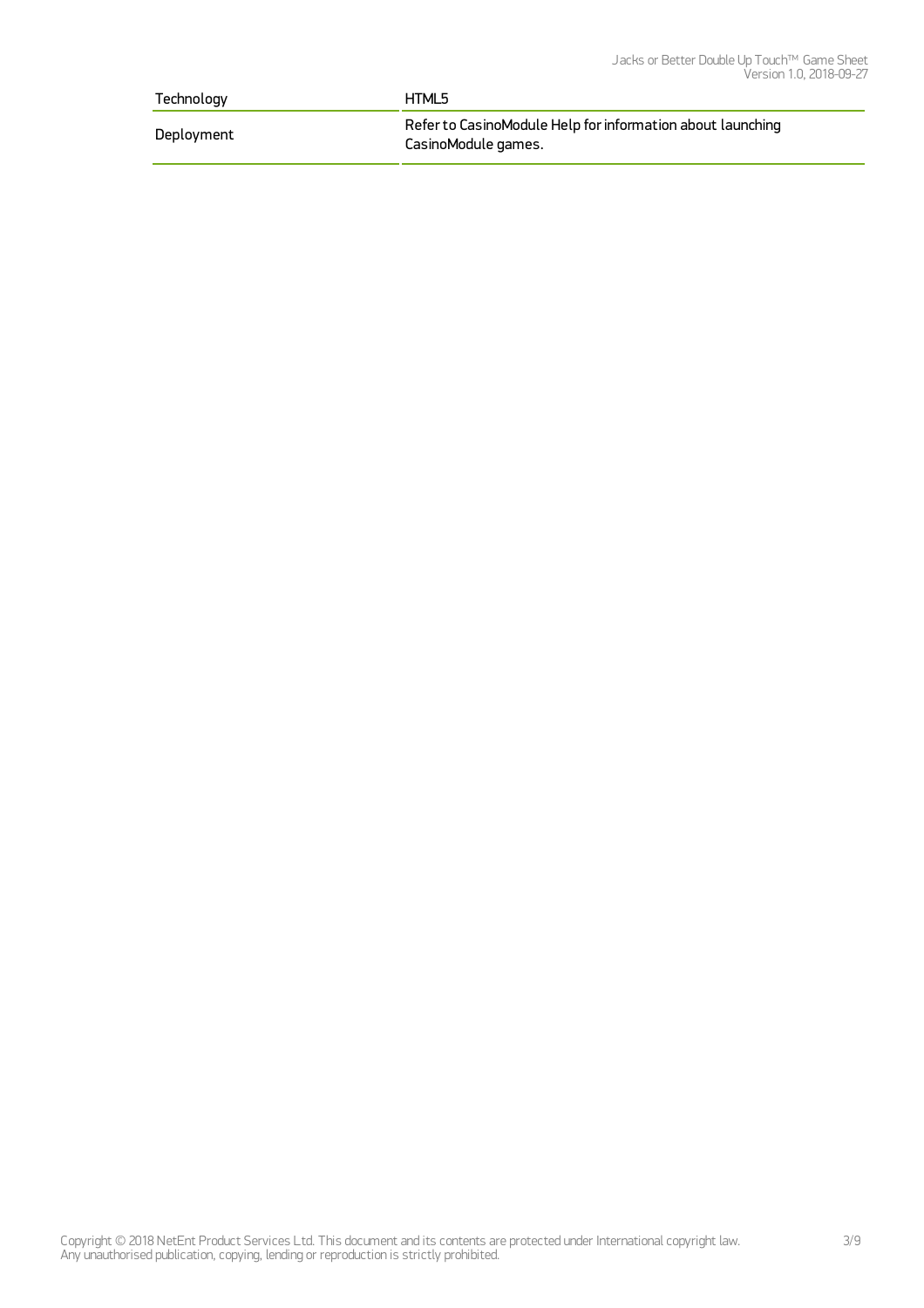# GAME DESIGN



Double Up Gamble Feature

## Double Up Feature

Every time you win, you have the opportunity to bet yourwinnings in the Double Up gamble feature. During the Double Up gamble feature, you will either double or lose your current winnings. You can collect yourwinnings at any point during the Double Up gamble feature.

Choose a color and if the color of the card matches the color of the button you selected, you win the coin amount displayed below the card. You have a maximum of 5 chances to gamble yourwinnings.

### Hold

Cards that are part of a winning hand are automatically held, the players may choose to clear these cards.



Main game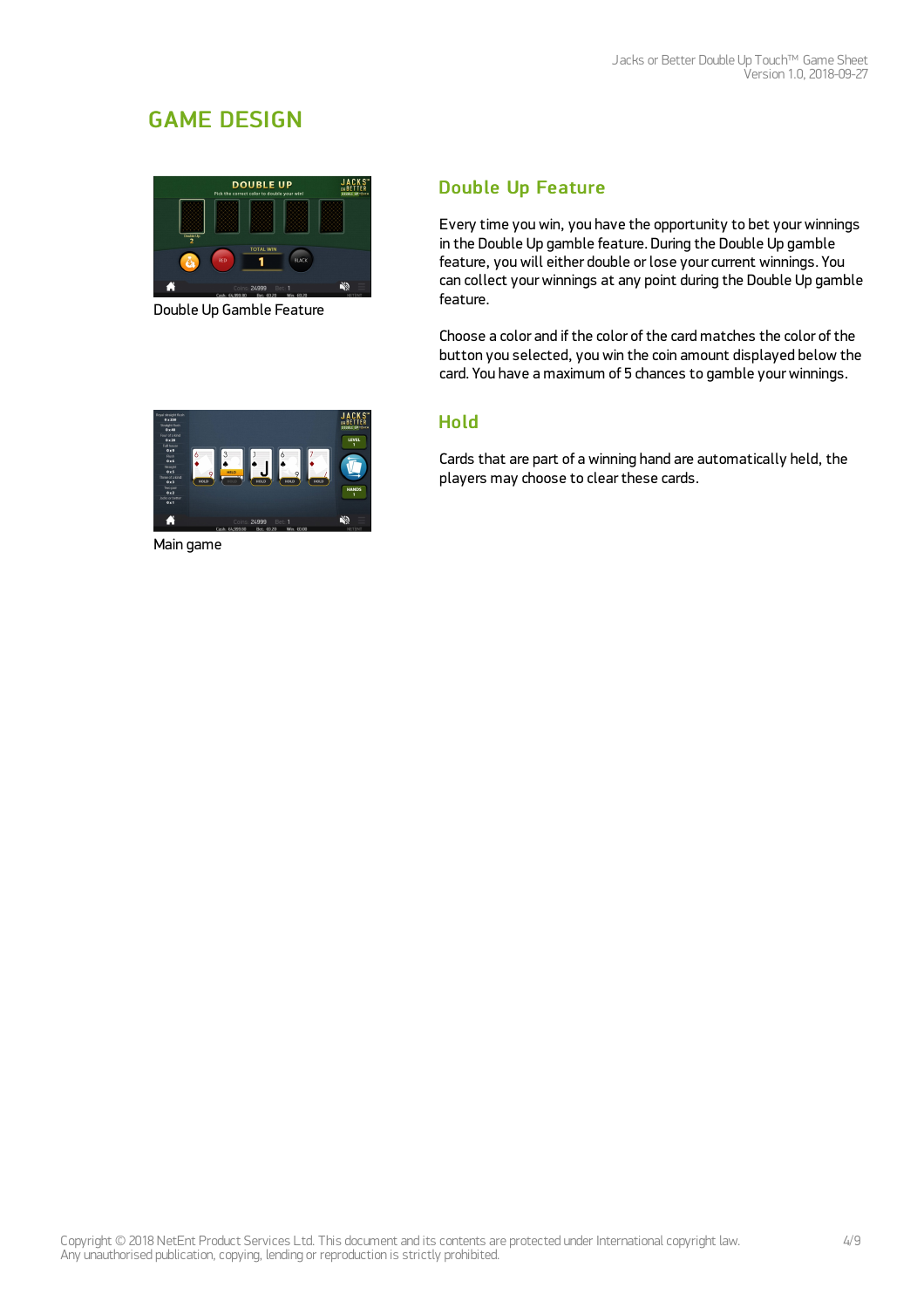# PAYOUT

### Payout Summary

#### **GAME RETURN TO PLAYER (RTP)**

- Bet level 1-4: 98.40%
- Bet level 5: 99.56%

#### **HIT FREQUENCY**

- 1 Hand: 44.7%
- 5 Hand: 85.8%
- 10 Hand: 96.6%
- 25 Hand: 99.8%

#### MAXIMUM PAYOUT

Note: The maximum win of a game round may be higher than the maximum coinciding win, since a game round may include several spins.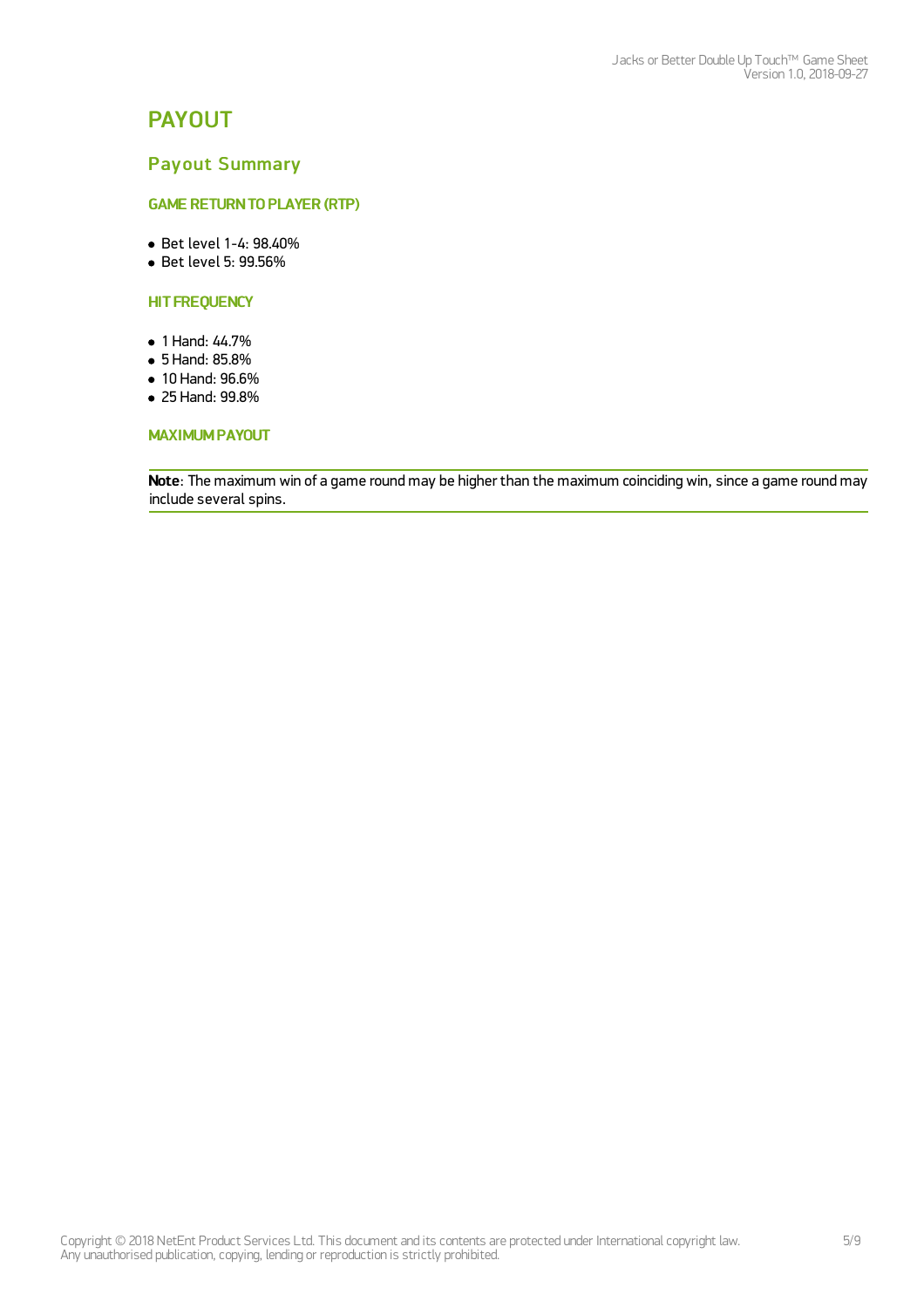# **Pay table**

|                       |                         | <b>PAYTABLE</b> |     |            |      |
|-----------------------|-------------------------|-----------------|-----|------------|------|
| Royal straight flush  | 250                     | 500             | 750 | 1000       | 4000 |
| <b>Straight flush</b> | 40                      | 80              | 120 | 160        | 200  |
| Four of a kind        | 20                      | 40              | 60  | 80         | 100  |
| <b>Full house</b>     | 9                       | 18              | 27  | 36         | 45   |
| <b>Flush</b>          | 6                       | 12              | 18  | 24         | 30   |
| Straight              | 5                       | 10              | 15  | 20         | 25   |
| Three of a kind       | з                       | 6               | 9   | 12         | 15   |
| Two pair              | $\overline{\mathbf{z}}$ | 4               | 6   | 8          | 10   |
| Jacks or better       | 1                       | 2               | 3   | 4          | 5    |
|                       |                         |                 |     |            |      |
|                       |                         |                 | Ξś  |            |      |
|                       | Cash: €4,999.80         | Bet: €0.20      |     | Win: €0.00 |      |

Paytable page 1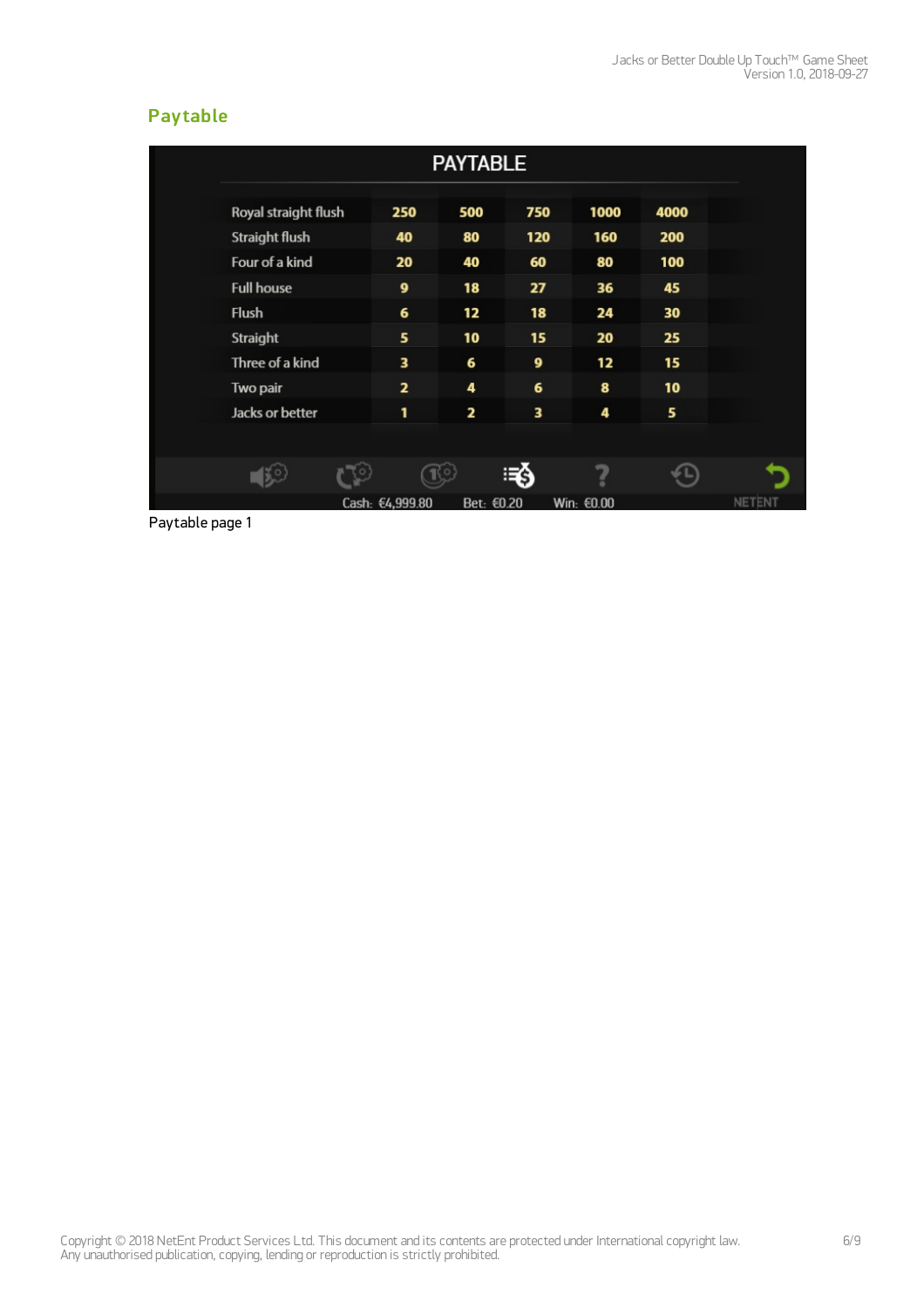# ADDITIONAL INFORMATION

### Randomisation

#### Random Number Generator (RNG)

The algorithm used for random number generation (RNG) is Fortuna, a cryptographically secure pseudorandom number generator (PRNG) devised by Bruce Schneier and Niels Ferguson. For more information, see the document Random Number Generation.

The Random Number Generator and its implementation has been tested and approved/certified for randomness according to prevailing industry standards by an accredited, independent, 3rd party test facility.

## Malfunction Management

If a player attempts to access a game using an invalidated session, (for example, due to inactivity or system restart) an error message is displayed in the game. The player can then log on again and resume game play. The game state is always stored so the player can resume game play exactly where he or she left off.

In case of an HTTP error, network timeout or server error a "technical error" message will be displayed to the player and the game will stay in an "unavailable" state until the player reloads the game at a time when the game becomes available.



If a session times out, a "session timeout" message will be displayed to the player and the game will stay in an "unavailable" state until the player reloads the game.



In case of an "out of money" event, an "out of money" message will be displayed to the player and the game will stay in an "unavailable" state until the player reloads the game.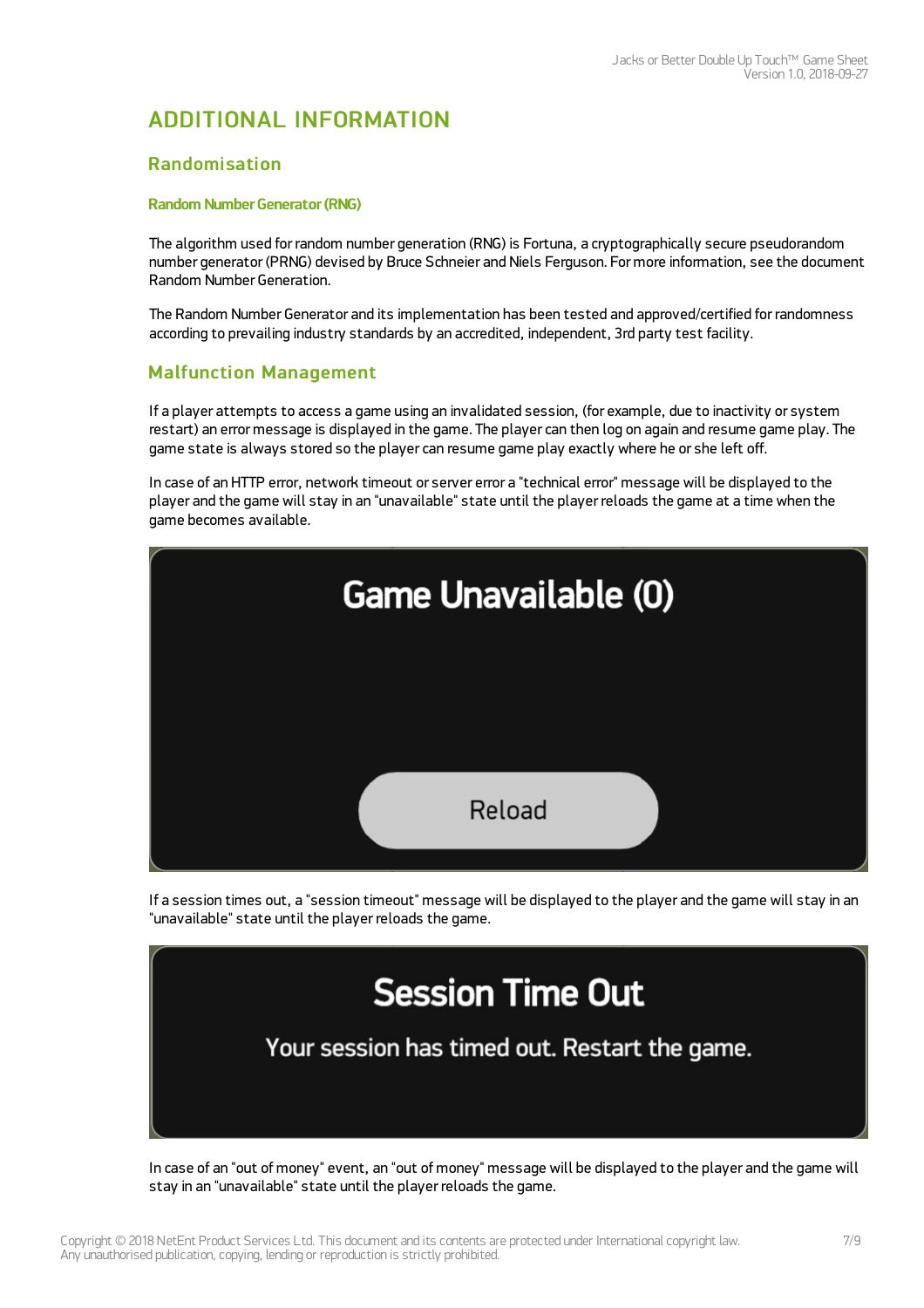

(Italy jurisdiction only) Further information on management of malfunctions is also described in section 3.2.1 of the Gaming Platform (Progetto Della Piattaforma Di Gioco) document. This document provides details on how a player is informed of balance return payments and the technical process.

Information regarding session timeouts and malfunctions is provided to the player via the game rules. Specifically, the player is informed that "In the event of malfunction of the gaming hardware/software, all affected game bets and payouts are rendered void and all affected bets refunded."

### Information to the Player

Players receive a response required message every hour of continuous play: They cannot continue playing unless they respond to the message which provides them with details about the amount bet and won so far during game play.

Players also have access to their game session history and game rules from within the game at all times.

### Game Simulation

A demo version of the game is available at <http://www.netent.com/games/>